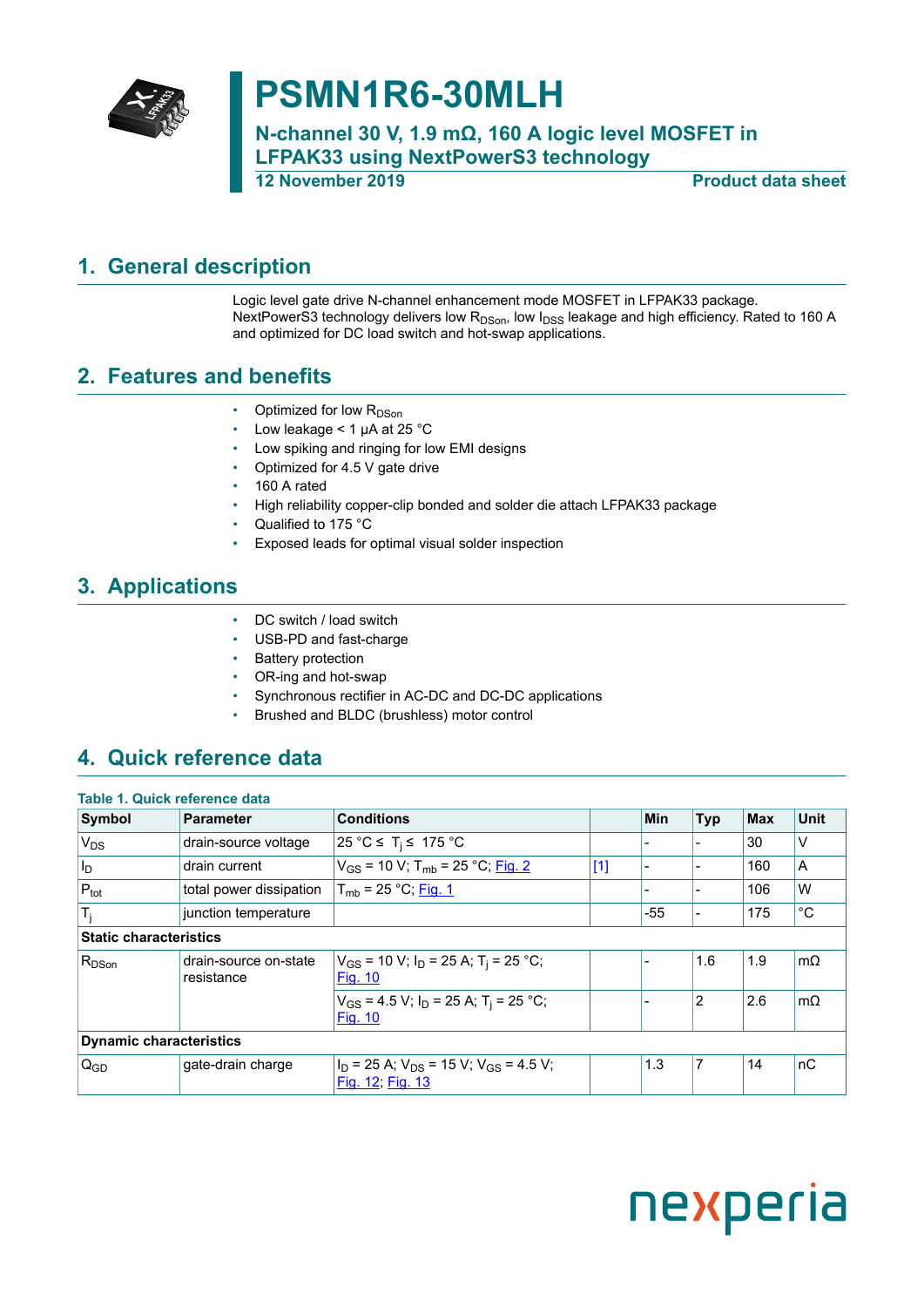<span id="page-1-0"></span>

| Symbol             | <b>Parameter</b>             | <b>Conditions</b>                                                                |  | Min | <b>Typ</b> | Max                      | <b>Unit</b> |  |
|--------------------|------------------------------|----------------------------------------------------------------------------------|--|-----|------------|--------------------------|-------------|--|
| $Q_{G(tot)}$       | total gate charge            | $I_D$ = 25 A; $V_{DS}$ = 15 V; V <sub>GS</sub> = 10 V;<br>Fig. 12, Fig. 13       |  | 18  | 41         | 68                       | nC          |  |
| Source-drain diode |                              |                                                                                  |  |     |            |                          |             |  |
| ١S                 | <sup>⊦</sup> softness factor | $ I_S = 20 A; dl_S/dt = -100 A/\mu s; V_{GS} = 0 V;$<br>$V_{DS}$ = 15 V; Fig. 16 |  |     | 0.7        | $\overline{\phantom{0}}$ |             |  |

[1] 160A Continuous current has been successfully demonstrated during application tests. Practically the current will be limited by PCB, thermal design and operating temperature.

### <span id="page-1-1"></span>**5. Pinning information**

**Table 2. Pinning information**

| <b>Symbol</b> | <b>Description</b> |                              | <b>Graphic symbol</b>                                                      |
|---------------|--------------------|------------------------------|----------------------------------------------------------------------------|
| S             | source             |                              |                                                                            |
| S             | source             |                              |                                                                            |
| S             | source             |                              |                                                                            |
| G             | gate               |                              | mbb076                                                                     |
| D             | to drain           | $\mathcal{R}$<br>Δ           |                                                                            |
|               |                    | Table 2. Pinning Information | Simplified outline<br>mounting base; connected<br><b>LFPAK33 (SOT1210)</b> |

### <span id="page-1-2"></span>**6. Ordering information**

#### **Table 3. Ordering information**

| Type number    | Package |                                                                                    |         |  |  |  |
|----------------|---------|------------------------------------------------------------------------------------|---------|--|--|--|
|                | Name    | <b>Description</b>                                                                 | Version |  |  |  |
| IPSMN1R6-30MLH | LFPAK33 | Plastic, single ended surface mounted package (LFPAK33); 8<br>leads; 0.65 mm pitch | SOT1210 |  |  |  |

### <span id="page-1-3"></span>**7. Marking**

| <b>Table 4. Marking codes</b> |                     |  |  |  |
|-------------------------------|---------------------|--|--|--|
| Type number                   | <b>Marking code</b> |  |  |  |
| PSMN1R6-30MLH                 | '1H630L             |  |  |  |

### <span id="page-1-4"></span>**8. Limiting values**

#### **Table 5. Limiting values**

*In accordance with the Absolute Maximum Rating System (IEC 60134).*

| Symbol                | <b>Parameter</b>        | <b>Conditions</b>                                                      |       | Min   | Max | <b>Unit</b> |
|-----------------------|-------------------------|------------------------------------------------------------------------|-------|-------|-----|-------------|
| $V_{DS}$              | drain-source voltage    | 25 °C ≤ T <sub>i</sub> ≤ 175 °C                                        |       |       | 30  | IV          |
| V <sub>DGR</sub>      | drain-gate voltage      | $25 °C$ ≤ T <sub>i</sub> ≤ 175 °C; R <sub>GS</sub> = 20 kΩ             |       |       | 30  | ν           |
| $V_{GS}$              | gate-source voltage     |                                                                        |       | $-20$ | 20  | V           |
| $P_{\text{tot}}$      | total power dissipation | $T_{mb}$ = 25 °C; Fig. 1                                               |       |       | 106 | W           |
| $\vert I_D \vert$     | drain current           | $V_{GS}$ = 10 V; T <sub>mb</sub> = 25 °C; Fig. 2                       | $[1]$ |       | 160 | ΙA          |
|                       |                         | $V_{GS}$ = 10 V; T <sub>mb</sub> = 100 °C; Fig. 2                      |       |       | 116 | ΙA          |
| <b>I<sub>DM</sub></b> | peak drain current      | pulsed; t <sub>p</sub> ≤ 10 µs; T <sub>mb</sub> = 25 °C; <u>Fig. 3</u> |       |       | 656 | ΙA          |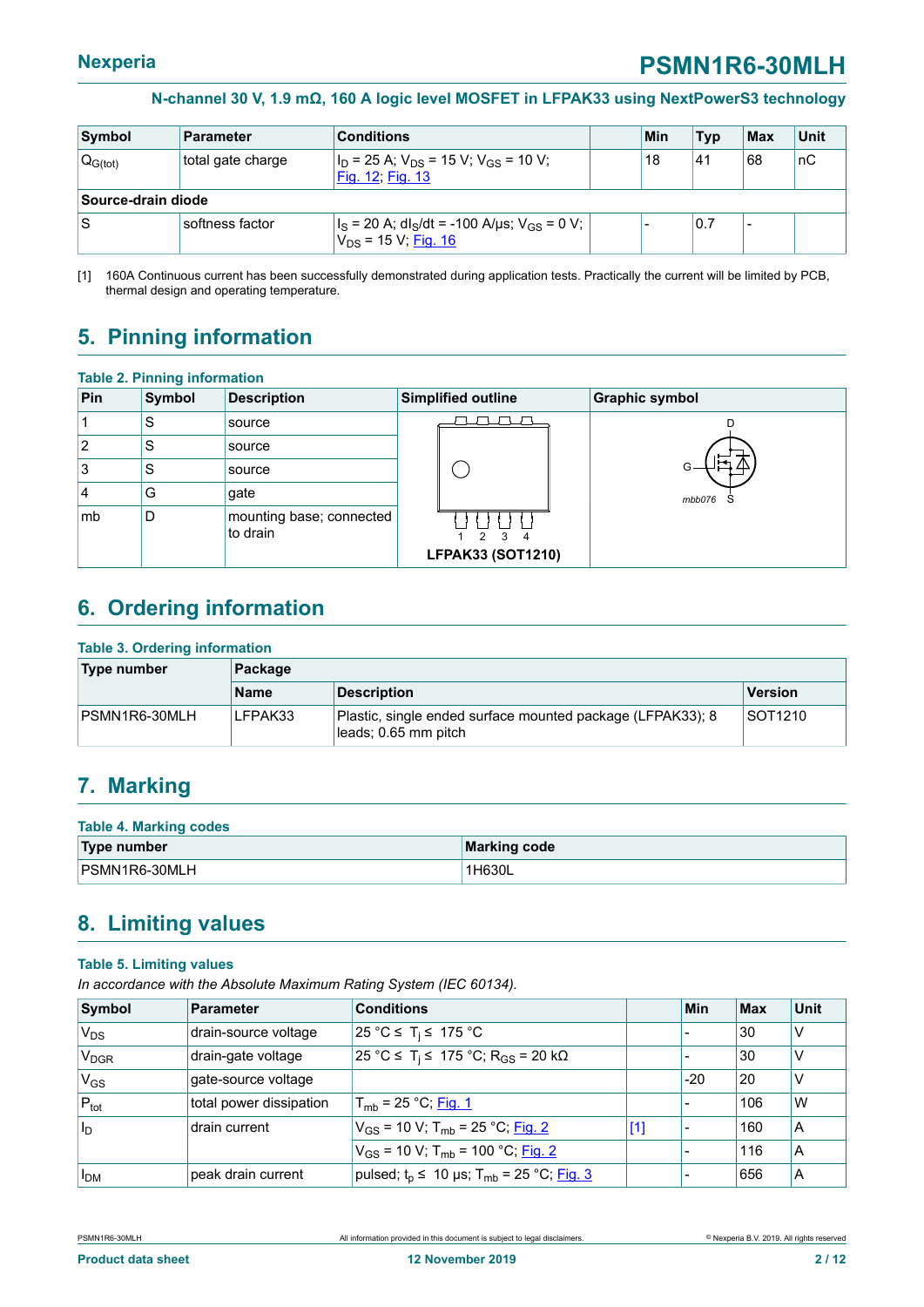<span id="page-2-2"></span>

| Symbol                      | <b>Parameter</b>                                 | <b>Conditions</b>                                                                                                                     |     | Min   | <b>Max</b> | <b>Unit</b> |
|-----------------------------|--------------------------------------------------|---------------------------------------------------------------------------------------------------------------------------------------|-----|-------|------------|-------------|
| $T_{\text{stg}}$            | storage temperature                              |                                                                                                                                       |     | $-55$ | 175        | °C          |
| $T_j$                       | junction temperature                             |                                                                                                                                       |     | $-55$ | 175        | °C          |
| $T_{\text{sld}(M)}$         | peak soldering<br>temperature                    |                                                                                                                                       |     |       | 260        | °C          |
| Source-drain diode          |                                                  |                                                                                                                                       |     |       |            |             |
| $I_{\rm S}$                 | source current                                   | $T_{mb}$ = 25 °C                                                                                                                      |     |       | 106        | A           |
| $I_{SM}$                    | peak source current                              | pulsed; $t_p \leq 10 \mu s$ ; T <sub>mb</sub> = 25 °C                                                                                 |     |       | 656        | A           |
| <b>Avalanche ruggedness</b> |                                                  |                                                                                                                                       |     |       |            |             |
| $E_{DS(AL)S}$               | non-repetitive drain-<br>source avalanche energy | $ I_D = 25 A; V_{sup} \le 30 V; R_{GS} = 50 \Omega;$<br>$V_{GS}$ = 10 V; T <sub>i(init)</sub> = 25 °C; unclamped;<br>$t_{p}$ = 797 µs | [2] |       | 388        | mJ          |
| $I_{AS}$                    | non-repetitive avalanche<br>current              | $V_{\text{sup}}$ $\leq$ 30 V; V <sub>GS</sub> = 10 V; T <sub>i(init)</sub> = 25 °C;<br>$R_{GS}$ = 50 $\Omega$                         | [2] |       | 87         | A           |

[1] 160A Continuous current has been successfully demonstrated during application tests. Practically the current will be limited by PCB, thermal design and operating temperature.

[2] Protected by 100% test

<span id="page-2-1"></span>



<span id="page-2-0"></span>

 $V$ <sub>GS</sub> ≥ 10 V

(1) 160A continuous current has been successfully demonstrated during application tests. Practically the current will be limited by PCB, thermal design and operating temperature.

**Fig. 2. Continuous drain current as a function of mounting base temperature**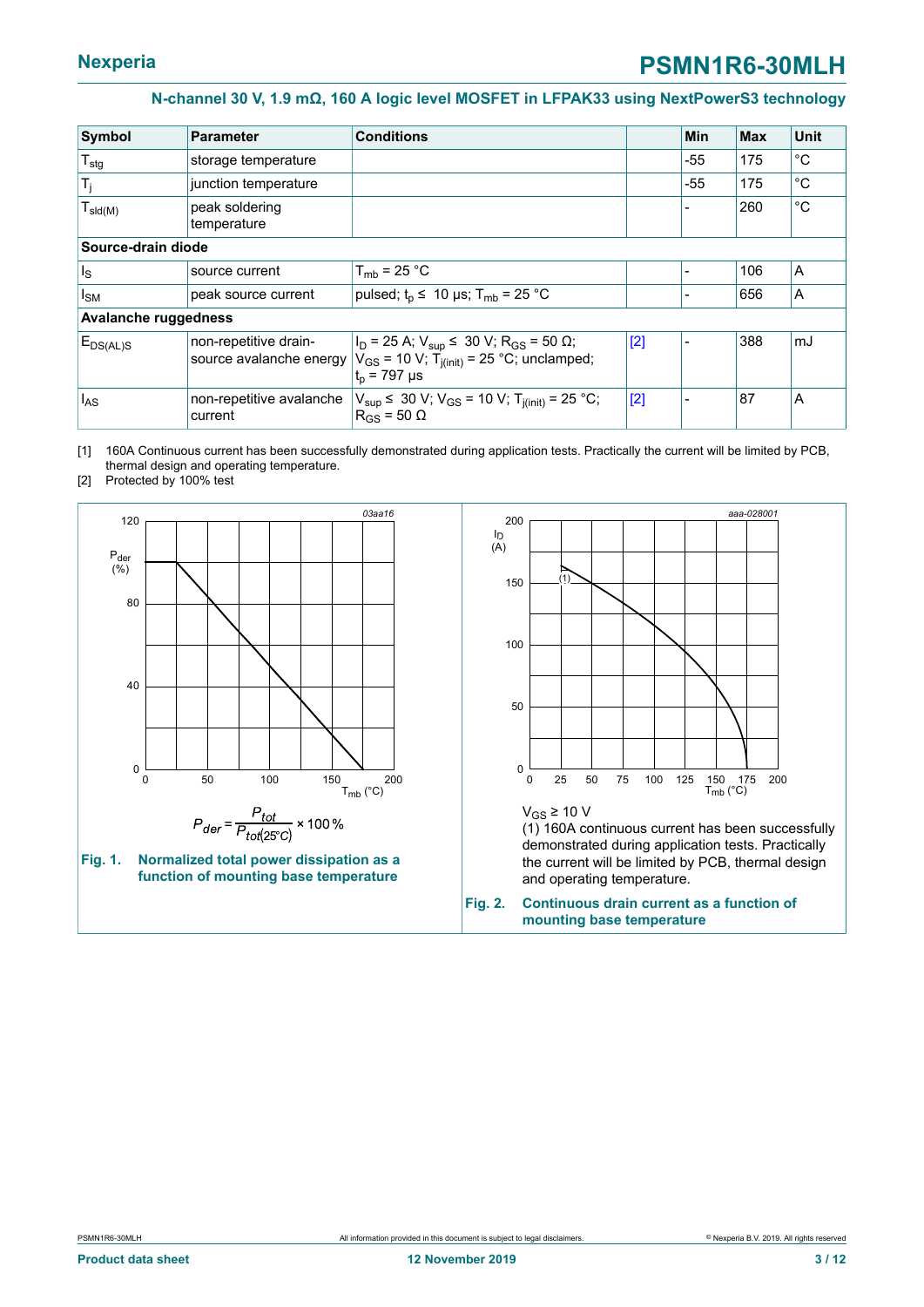<span id="page-3-0"></span>

#### <span id="page-3-2"></span>**9. Thermal characteristics**

| <b>Table 6. Thermal characteristics</b> |                                                                                             |                   |  |     |            |      |      |  |
|-----------------------------------------|---------------------------------------------------------------------------------------------|-------------------|--|-----|------------|------|------|--|
| Symbol                                  | <b>Parameter</b>                                                                            | <b>Conditions</b> |  | Min | <b>Typ</b> | ∣Max | Unit |  |
| $R_{th(i-mb)}$                          | thermal resistance from $\left  \underline{Fig. 4} \right $<br>junction to mounting<br>base |                   |  |     | 1.12       | 1.42 | K/W  |  |
| $R_{th(i-a)}$                           | thermal resistance from $ Fig. 5 $                                                          |                   |  |     | 50         |      | K/W  |  |
|                                         | junction to ambient                                                                         | <b>Fig. 6</b>     |  |     | 130        |      | K/W  |  |

<span id="page-3-1"></span>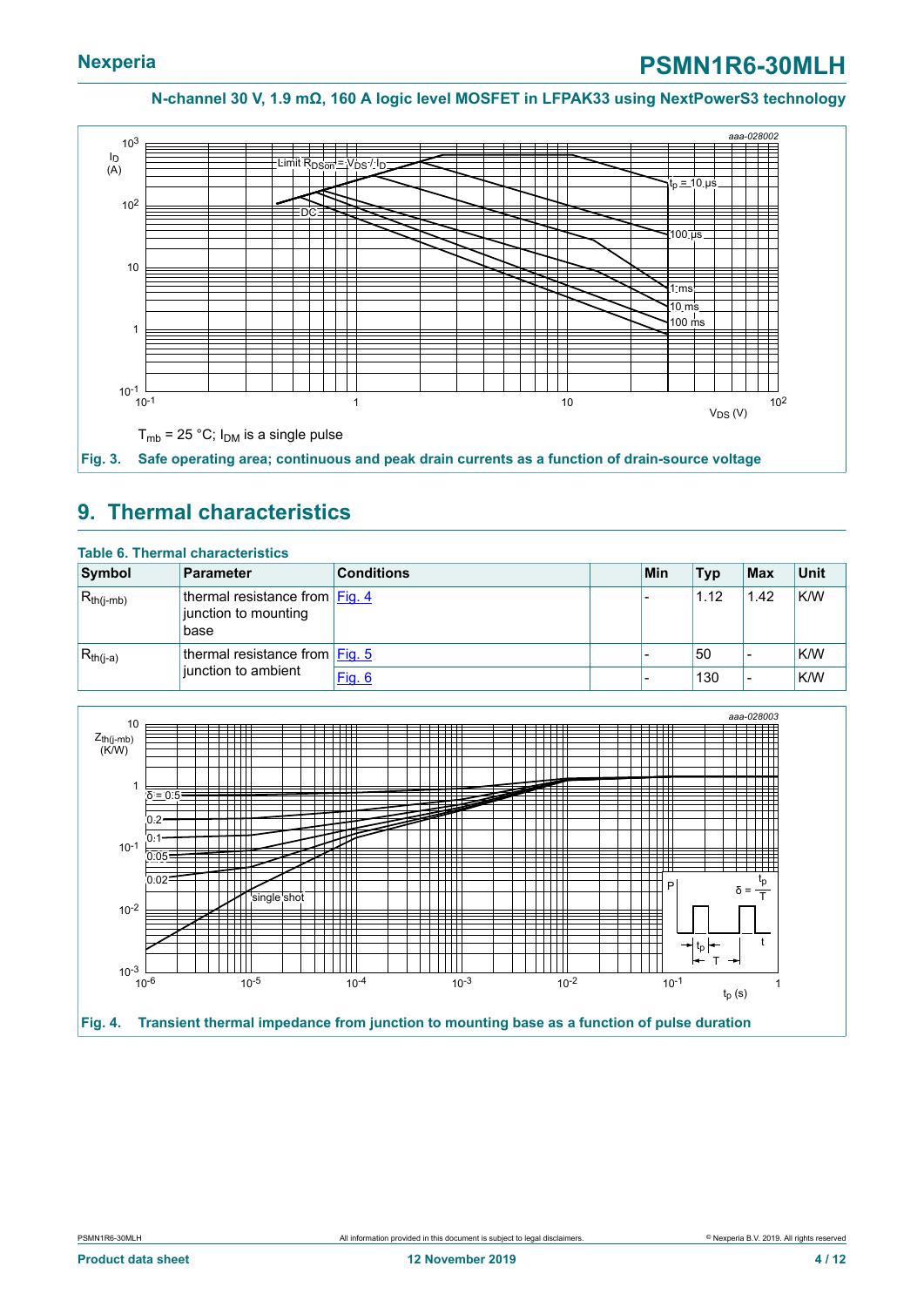### **Nexperia PSMN1R6-30MLH**

**N-channel 30 V, 1.9 mΩ, 160 A logic level MOSFET in LFPAK33 using NextPowerS3 technology**

<span id="page-4-0"></span>

<span id="page-4-1"></span>

70 µm copper; FR4 Board

**Fig. 6. PCB layout with minimum footprint for thermal resistance from junction to ambient**

### <span id="page-4-2"></span>**10. Characteristics**

| <b>Table 7. Characteristics</b> |                                                                |                                                                            |     |                              |                |             |
|---------------------------------|----------------------------------------------------------------|----------------------------------------------------------------------------|-----|------------------------------|----------------|-------------|
| <b>Symbol</b>                   | <b>Parameter</b>                                               | <b>Conditions</b>                                                          | Min | <b>Typ</b>                   | <b>Max</b>     | <b>Unit</b> |
| <b>Static characteristics</b>   |                                                                |                                                                            |     |                              |                |             |
| $V_{(BR)DSS}$                   | drain-source                                                   | $I_D$ = 250 µA; $V_{GS}$ = 0 V; T <sub>i</sub> = 25 °C                     | 30  | $\qquad \qquad \blacksquare$ |                | V           |
|                                 | breakdown voltage                                              | $I_D$ = 250 µA; $V_{GS}$ = 0 V; T <sub>i</sub> = -55 °C                    | 27  | $\overline{a}$               |                | $\vee$      |
| $V_{GS(th)}$                    | gate-source threshold<br>voltage                               | $I_D = 1$ mA; $V_{DS} = V_{GS}$ ; T <sub>i</sub> = 25 °C                   | 1.2 | 1.6                          | 2.2            | $\vee$      |
| $\Delta V_{GS(th)} / \Delta T$  | gate-source threshold<br>voltage variation with<br>temperature | 25 °C ≤ T <sub>i</sub> ≤ 150 °C                                            |     | $-3.8$                       |                | mV/K        |
| $I_{DSS}$                       | drain leakage current                                          | $V_{DS}$ = 24 V; $V_{GS}$ = 0 V; T <sub>i</sub> = 25 °C                    |     |                              | $\mathbf{1}$   | μA          |
|                                 |                                                                | $V_{DS}$ = 24 V; V <sub>GS</sub> = 0 V; T <sub>i</sub> = 125 °C            |     | 2.2                          |                | μA          |
| $I_{GSS}$                       | gate leakage current                                           | $V_{GS}$ = 16 V; $V_{DS}$ = 0 V; T <sub>i</sub> = 25 °C                    |     |                              | 100            | nA          |
|                                 |                                                                | $V_{GS}$ = -16 V; $V_{DS}$ = 0 V; T <sub>i</sub> = 25 °C                   |     |                              | 100            | nA          |
| $R_{DSon}$                      | drain-source on-state<br>resistance                            | $V_{GS}$ = 10 V; $I_D$ = 25 A; T <sub>i</sub> = 25 °C;<br><b>Fig. 10</b>   |     | 1.6                          | 1.9            | $m\Omega$   |
|                                 |                                                                | $V_{GS}$ = 10 V; $I_D$ = 25 A; T <sub>i</sub> = 150 °C;<br>Fig. 11         |     |                              | 3.5            | $m\Omega$   |
|                                 |                                                                | $V_{GS}$ = 4.5 V; $I_D$ = 25 A; T <sub>i</sub> = 25 °C;<br><b>Fig. 10</b>  |     | $\overline{c}$               | 2.6            | $m\Omega$   |
|                                 |                                                                | $V_{GS}$ = 4.5 V; $I_D$ = 25 A; T <sub>i</sub> = 150 °C;<br><b>Fig. 11</b> |     |                              | 4.8            | $m\Omega$   |
| $R_G$                           | gate resistance                                                | $f = 1$ MHz                                                                | 1.3 | 3.3                          | 8.3            | Ω           |
| <b>Dynamic characteristics</b>  |                                                                |                                                                            |     |                              |                |             |
| $Q_{G(tot)}$                    | total gate charge                                              | $I_D$ = 25 A; $V_{DS}$ = 15 V; $V_{GS}$ = 4.5 V;<br>Fig. 12, Fig. 13       | 8.9 | 20                           | 33             | nC          |
|                                 |                                                                | $I_D$ = 25 A; $V_{DS}$ = 15 V; V <sub>GS</sub> = 10 V;<br>Fig. 12; Fig. 13 | 18  | 41                           | 68             | nC          |
|                                 |                                                                | $I_D = 0$ A; $V_{DS} = 0$ V; $V_{GS} = 10$ V                               |     | 21                           | $\overline{a}$ | nC          |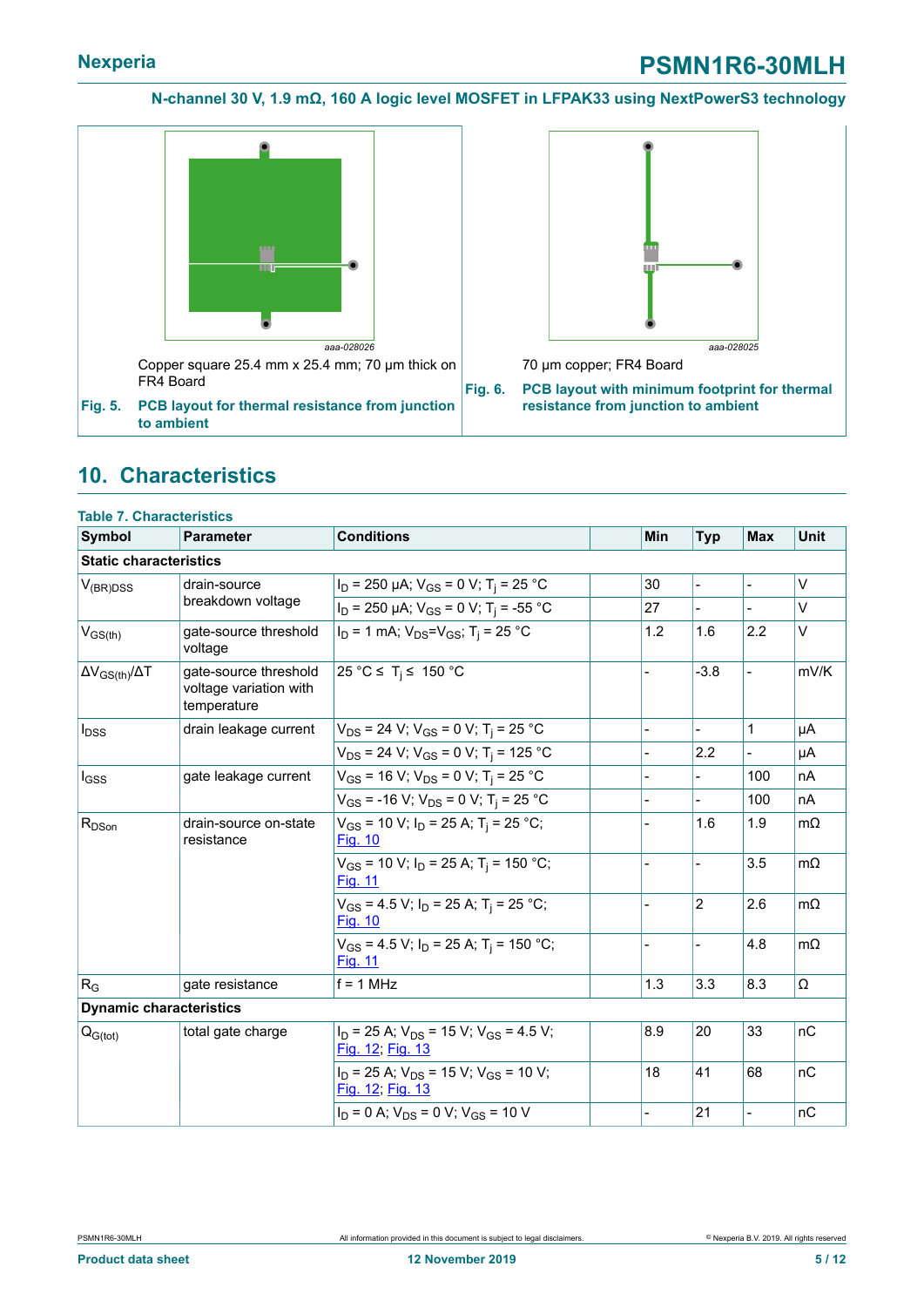<span id="page-5-0"></span>

| <b>Symbol</b>             | <b>Parameter</b>                      | <b>Conditions</b>                                                         |       | Min            | <b>Typ</b> | <b>Max</b>     | Unit |
|---------------------------|---------------------------------------|---------------------------------------------------------------------------|-------|----------------|------------|----------------|------|
| $Q_{GS}$                  | gate-source charge                    | $I_D$ = 25 A; $V_{DS}$ = 15 V; $V_{GS}$ = 4.5 V;                          |       | 1.5            | 5.7        | 11             | nC   |
| $Q_{GS(th)}$              | pre-threshold gate-<br>source charge  | Fig. 12; Fig. 13                                                          |       | 1              | 3.6        | 6.8            | nC   |
| $Q_{GS(th-pl)}$           | post-threshold gate-<br>source charge |                                                                           |       | 0.6            | 2.1        | 4.1            | nC   |
| $Q_{GD}$                  | gate-drain charge                     |                                                                           |       | 1.3            | 7          | 14             | nC   |
| $V_{GS(pl)}$              | gate-source plateau<br>voltage        | $I_D$ = 25 A; $V_{DS}$ = 15 V; Fig. 12; Fig. 13                           |       |                | 2.6        |                | V    |
| $C_{\text{iss}}$          | input capacitance                     | $V_{DS}$ = 15 V; V <sub>GS</sub> = 0 V; f = 1 MHz;                        |       | 1421           | 2369       | 3554           | pF   |
| $C_{\rm oss}$             | output capacitance                    | T <sub>i</sub> = 25 °C; <u>Fig. 14</u>                                    |       | 455            | 758        | 1137           | pF   |
| $C_{rss}$                 | reverse transfer<br>capacitance       |                                                                           |       | 59             | 217        | 521            | pF   |
| $t_{d(on)}$               | turn-on delay time                    | $V_{DS}$ = 15 V; R <sub>1</sub> = 0.6 $\Omega$ ; V <sub>GS</sub> = 4.5 V; |       |                | 17         |                | ns   |
| $\mathsf{t}_{\mathsf{r}}$ | rise time                             | $R_{G(ext)} = 5 \Omega$                                                   |       |                | 34         |                | ns   |
| $t_{d(\text{off})}$       | turn-off delay time                   |                                                                           |       |                | 32         |                | ns   |
| $t_f$                     | fall time                             |                                                                           |       |                | 24         | $\overline{a}$ | ns   |
| $Q_{\rm OSS}$             | output charge                         | $V_{GS}$ = 0 V; $V_{DS}$ = 15 V; f = 1 MHz;<br>$T_i = 25 °C$              |       |                | 18.7       | $\overline{a}$ | nC   |
| Source-drain diode        |                                       |                                                                           |       |                |            |                |      |
| $V_{SD}$                  | source-drain voltage                  | $I_S$ = 20 A; $V_{GS}$ = 0 V; T <sub>i</sub> = 25 °C; Fig. 15             |       | $\overline{a}$ | 0.8        | 1              | V    |
| $t_{rr}$                  | reverse recovery time                 | $I_S = 20$ A; dl <sub>S</sub> /dt = -100 A/µs; V <sub>GS</sub> = 0 V;     |       |                | 28         |                | ns   |
| $\mathsf{Q}_{\mathsf{r}}$ | recovered charge                      | V <sub>DS</sub> = 15 V; Fig. 16                                           | $[1]$ |                | 22         |                | nC   |
| $t_{a}$                   | reverse recovery rise<br>time         |                                                                           |       |                | 16.4       |                | ns   |
| $ t_{b}$                  | reverse recovery fall<br>time         |                                                                           |       |                | 11.2       |                | ns   |
| S                         | softness factor                       |                                                                           |       |                | 0.7        |                |      |

[1] includes capacitive recovery

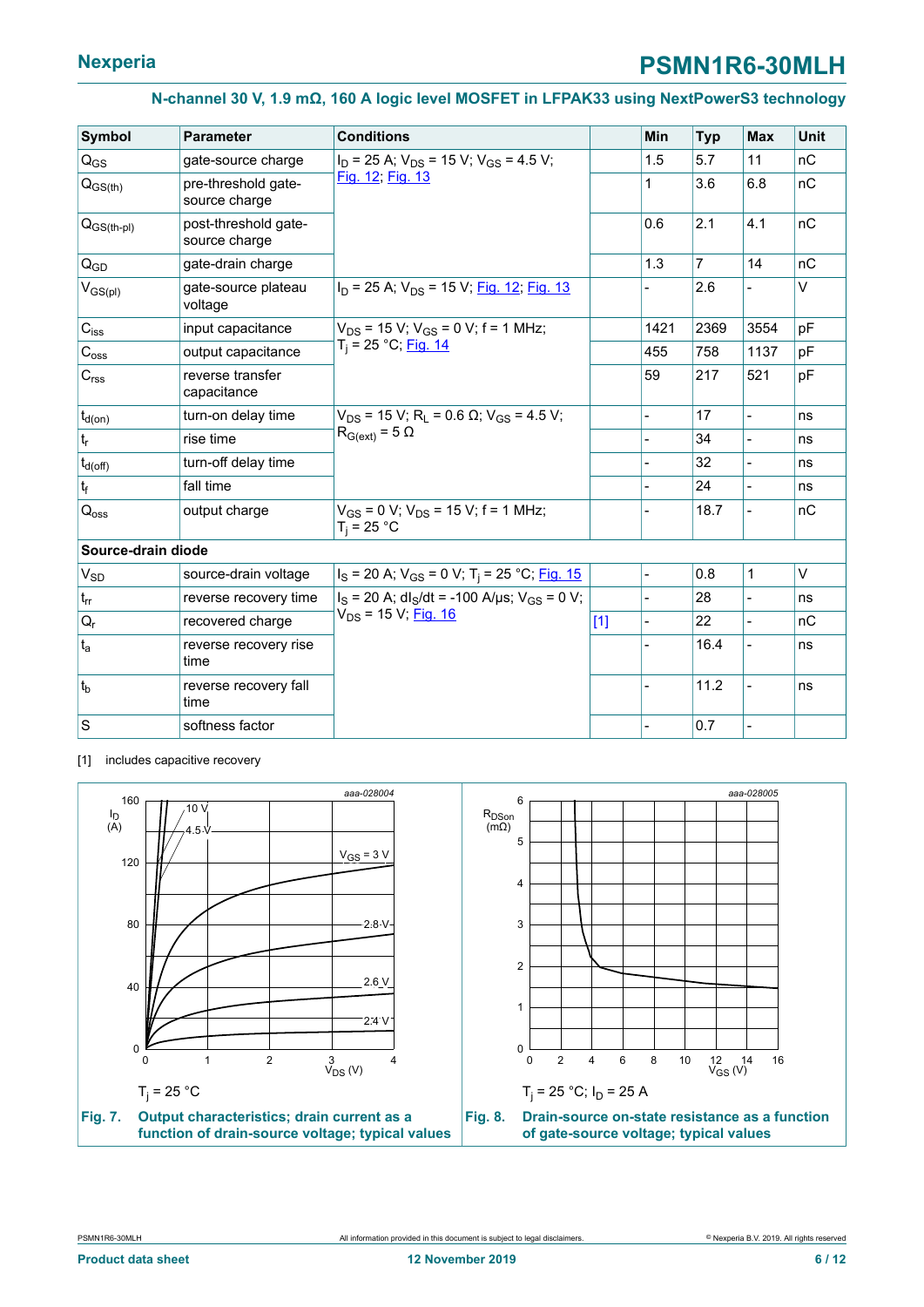<span id="page-6-2"></span><span id="page-6-1"></span><span id="page-6-0"></span>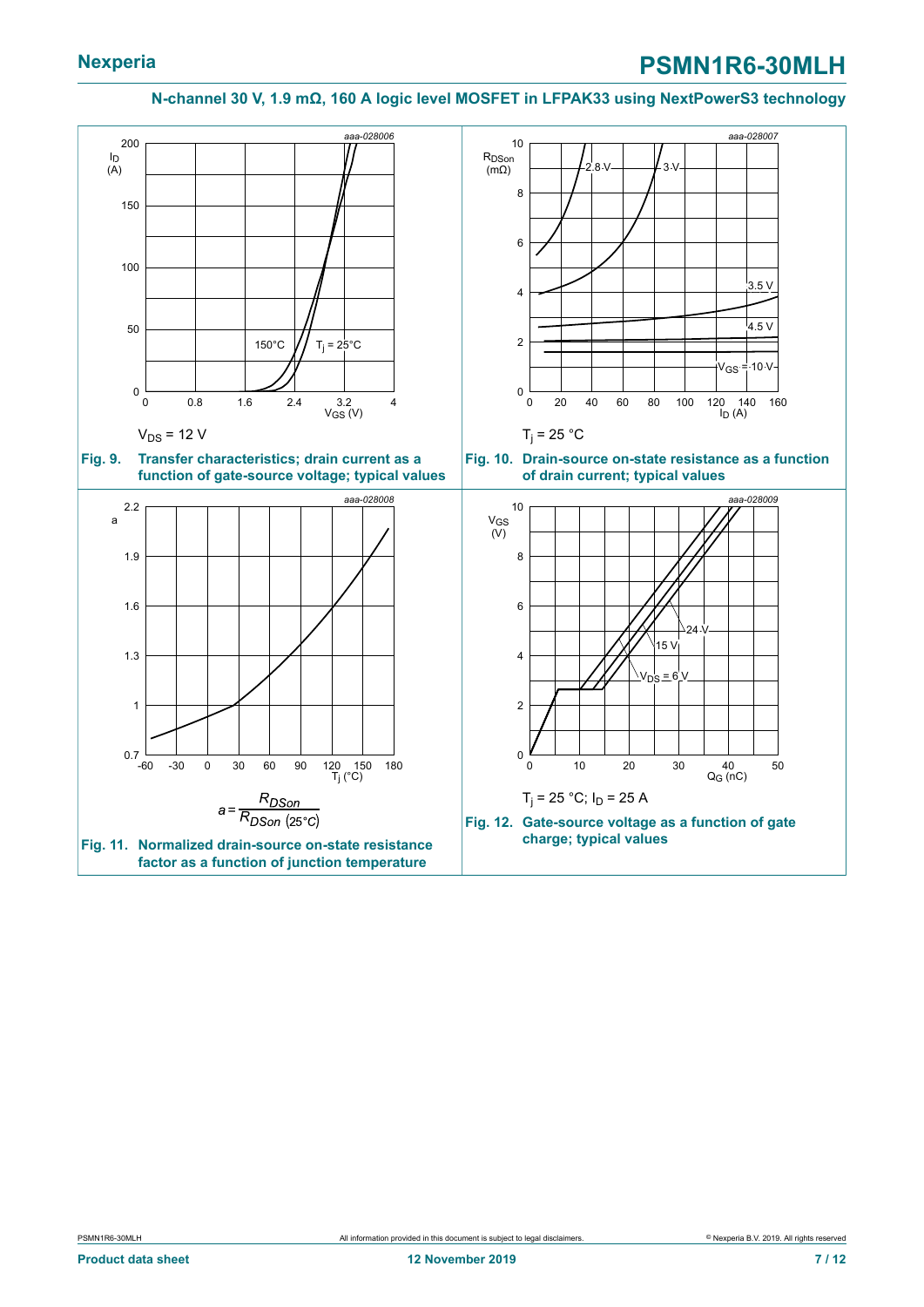### **Nexperia PSMN1R6-30MLH**

#### <span id="page-7-2"></span><span id="page-7-1"></span>**N-channel 30 V, 1.9 mΩ, 160 A logic level MOSFET in LFPAK33 using NextPowerS3 technology**

<span id="page-7-3"></span><span id="page-7-0"></span>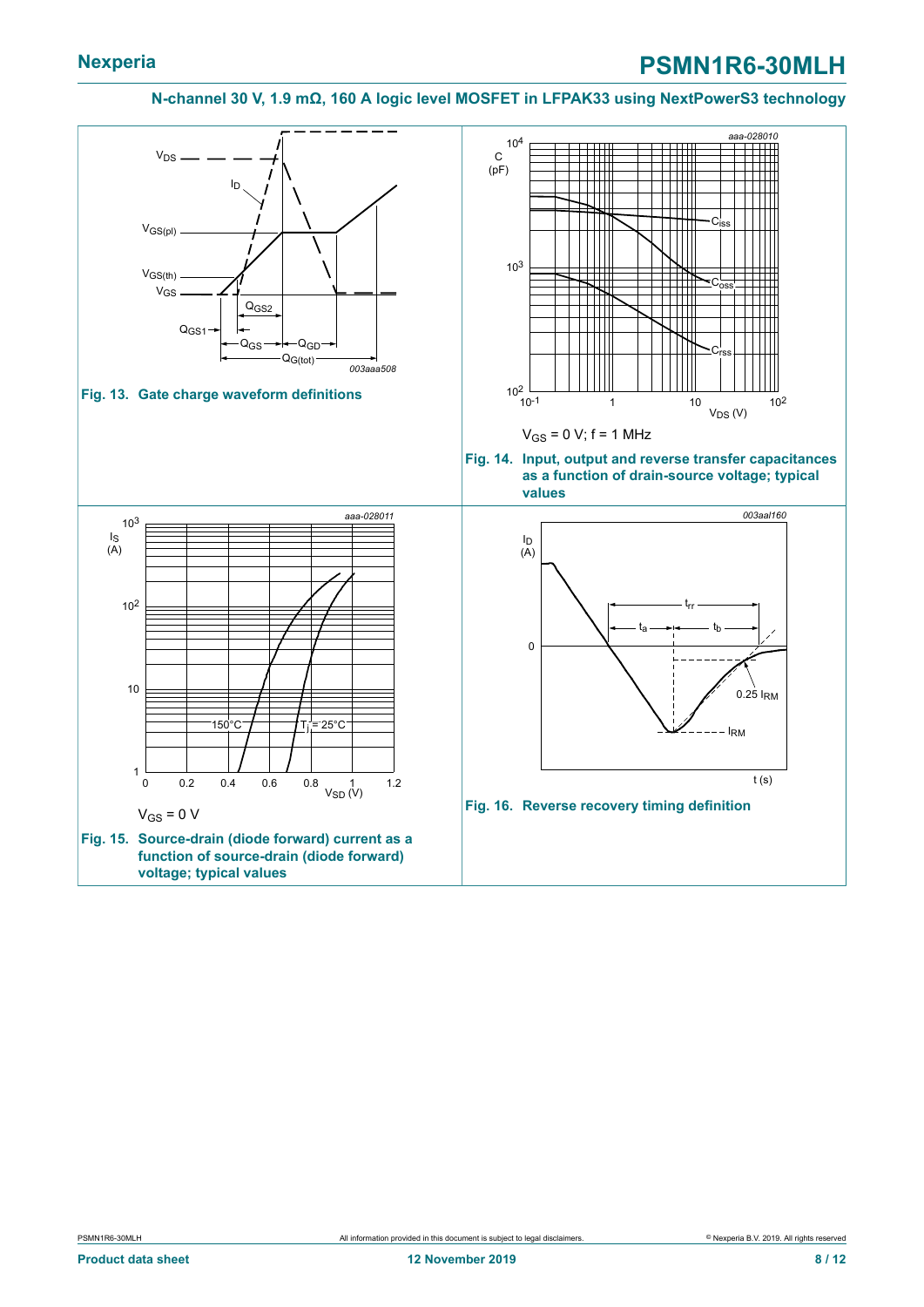### <span id="page-8-0"></span>**11. Package outline**

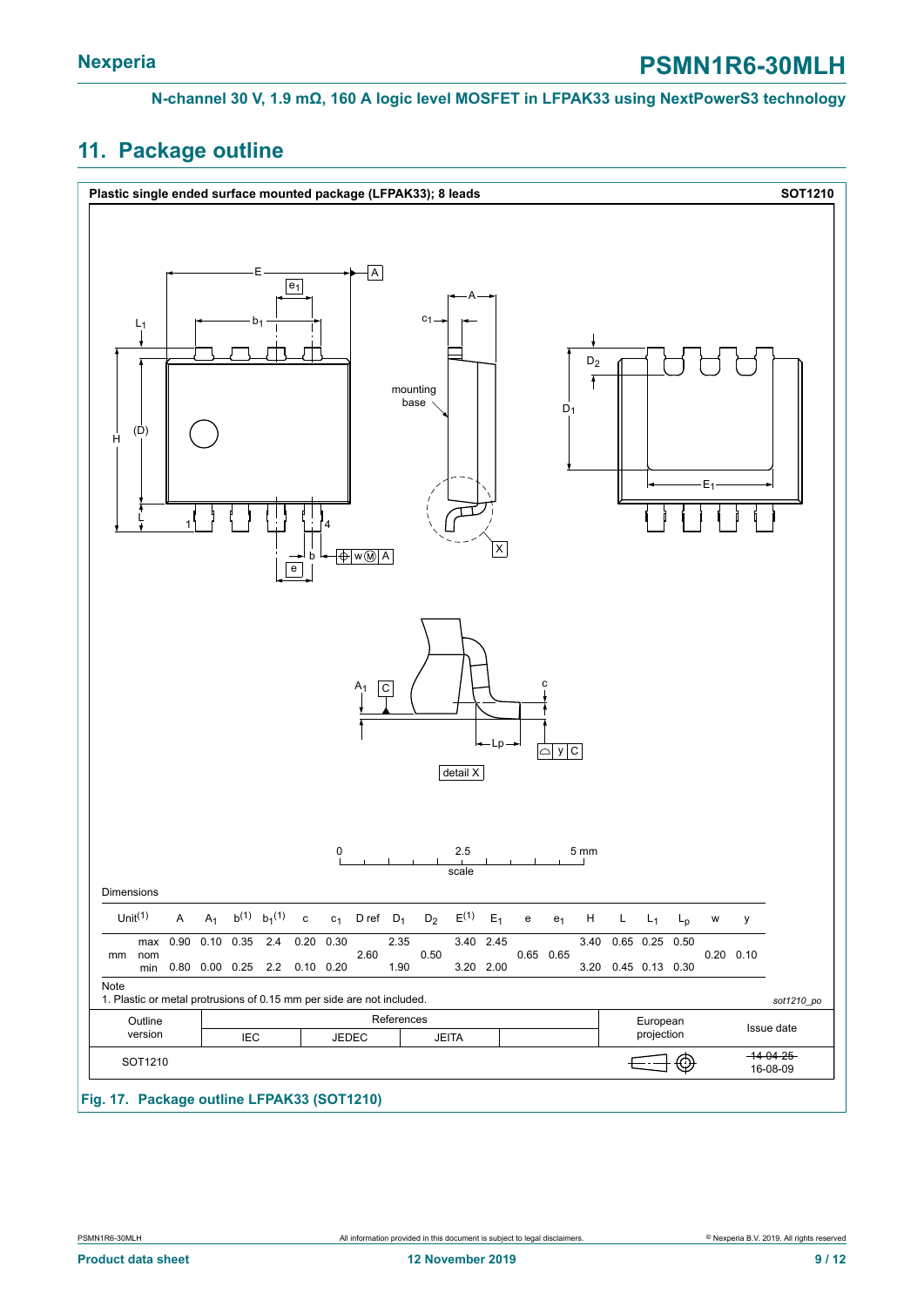### <span id="page-9-0"></span>**12. Soldering**

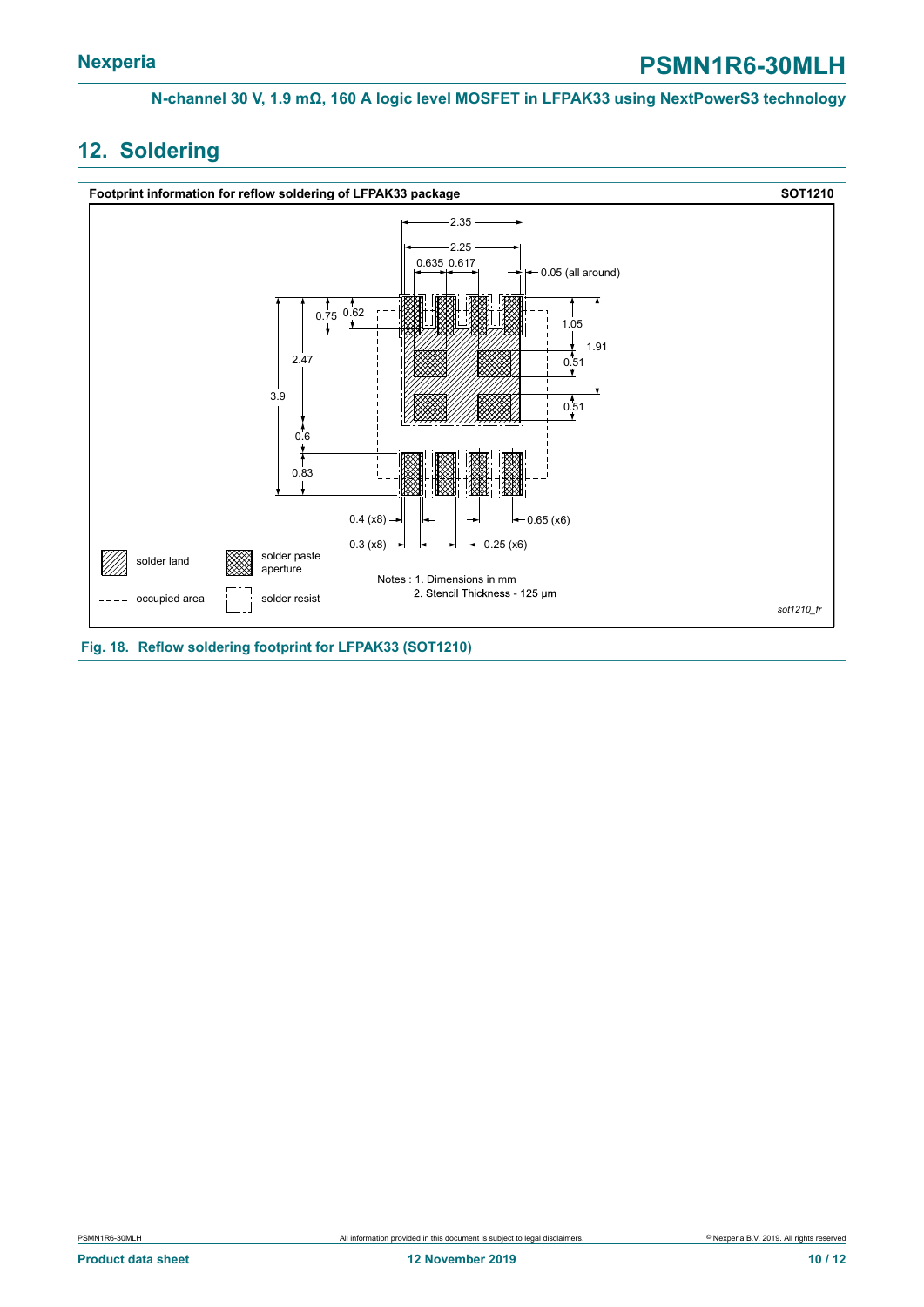### <span id="page-10-0"></span>**13. Legal information**

#### **Data sheet status**

| <b>Document status</b><br>$[1]$ [2] | Product<br>status [3] | <b>Definition</b>                                                                           |
|-------------------------------------|-----------------------|---------------------------------------------------------------------------------------------|
| Objective [short]<br>data sheet     | Development           | This document contains data from<br>the objective specification for<br>product development. |
| Preliminary [short]<br>data sheet   | Qualification         | This document contains data from<br>the preliminary specification.                          |
| Product [short]<br>data sheet       | Production            | This document contains the product<br>specification.                                        |

[1] Please consult the most recently issued document before initiating or completing a design.

The term 'short data sheet' is explained in section "Definitions".

[3] The product status of device(s) described in this document may have changed since this document was published and may differ in case of multiple devices. The latest product status information is available on the internet at [https://www.nexperia.com.](https://www.nexperia.com)

#### **Definitions**

**Draft** — The document is a draft version only. The content is still under internal review and subject to formal approval, which may result in modifications or additions. Nexperia does not give any representations or warranties as to the accuracy or completeness of information included herein and shall have no liability for the consequences of use of such information.

**Short data sheet** — A short data sheet is an extract from a full data sheet with the same product type number(s) and title. A short data sheet is intended for quick reference only and should not be relied upon to contain detailed and full information. For detailed and full information see the relevant full data sheet, which is available on request via the local Nexperia sales office. In case of any inconsistency or conflict with the short data sheet, the full data sheet shall prevail.

**Product specification** — The information and data provided in a Product data sheet shall define the specification of the product as agreed between Nexperia and its customer, unless Nexperia and customer have explicitly agreed otherwise in writing. In no event however, shall an agreement be valid in which the Nexperia product is deemed to offer functions and qualities beyond those described in the Product data sheet.

#### **Disclaimers**

**Limited warranty and liability** — Information in this document is believed to be accurate and reliable. However, Nexperia does not give any representations or warranties, expressed or implied, as to the accuracy or completeness of such information and shall have no liability for the consequences of use of such information. Nexperia takes no responsibility for the content in this document if provided by an information source outside of Nexperia.

In no event shall Nexperia be liable for any indirect, incidental, punitive, special or consequential damages (including - without limitation - lost profits, lost savings, business interruption, costs related to the removal or replacement of any products or rework charges) whether or not such damages are based on tort (including negligence), warranty, breach of contract or any other legal theory.

Notwithstanding any damages that customer might incur for any reason whatsoever, Nexperia's aggregate and cumulative liability towards customer for the products described herein shall be limited in accordance with the Terms and conditions of commercial sale of Nexperia.

**Right to make changes** — Nexperia reserves the right to make changes to information published in this document, including without limitation specifications and product descriptions, at any time and without notice. This document supersedes and replaces all information supplied prior to the publication hereof

**Suitability for use** — Nexperia products are not designed, authorized or warranted to be suitable for use in life support, life-critical or safety-critical systems or equipment, nor in applications where failure or malfunction of an Nexperia product can reasonably be expected to result in personal

injury, death or severe property or environmental damage. Nexperia and its suppliers accept no liability for inclusion and/or use of Nexperia products in such equipment or applications and therefore such inclusion and/or use is at the customer's own risk.

**Quick reference data** — The Quick reference data is an extract of the product data given in the Limiting values and Characteristics sections of this document, and as such is not complete, exhaustive or legally binding.

**Applications** — Applications that are described herein for any of these products are for illustrative purposes only. Nexperia makes no representation or warranty that such applications will be suitable for the specified use without further testing or modification.

Customers are responsible for the design and operation of their applications and products using Nexperia products, and Nexperia accepts no liability for any assistance with applications or customer product design. It is customer's sole responsibility to determine whether the Nexperia product is suitable and fit for the customer's applications and products planned, as well as for the planned application and use of customer's third party customer(s). Customers should provide appropriate design and operating safeguards to minimize the risks associated with their applications and products.

Nexperia does not accept any liability related to any default, damage, costs or problem which is based on any weakness or default in the customer's applications or products, or the application or use by customer's third party customer(s). Customer is responsible for doing all necessary testing for the customer's applications and products using Nexperia products in order to avoid a default of the applications and the products or of the application or use by customer's third party customer(s). Nexperia does not accept any liability in this respect.

**Limiting values** — Stress above one or more limiting values (as defined in the Absolute Maximum Ratings System of IEC 60134) will cause permanent damage to the device. Limiting values are stress ratings only and (proper) operation of the device at these or any other conditions above those given in the Recommended operating conditions section (if present) or the Characteristics sections of this document is not warranted. Constant or repeated exposure to limiting values will permanently and irreversibly affect the quality and reliability of the device.

**Terms and conditions of commercial sale** — Nexperia products are sold subject to the general terms and conditions of commercial sale, as published at [http://www.nexperia.com/profile/terms,](http://www.nexperia.com/profile/terms) unless otherwise agreed in a valid written individual agreement. In case an individual agreement is concluded only the terms and conditions of the respective agreement shall apply. Nexperia hereby expressly objects to applying the customer's general terms and conditions with regard to the purchase of Nexperia products by customer.

**No offer to sell or license** — Nothing in this document may be interpreted or construed as an offer to sell products that is open for acceptance or the grant, conveyance or implication of any license under any copyrights, patents or other industrial or intellectual property rights.

**Export control** — This document as well as the item(s) described herein may be subject to export control regulations. Export might require a prior authorization from competent authorities.

**Non-automotive qualified products** — Unless this data sheet expressly states that this specific Nexperia product is automotive qualified, the product is not suitable for automotive use. It is neither qualified nor tested in accordance with automotive testing or application requirements. Nexperia accepts no liability for inclusion and/or use of non-automotive qualified products in automotive equipment or applications.

In the event that customer uses the product for design-in and use in automotive applications to automotive specifications and standards, customer (a) shall use the product without Nexperia's warranty of the product for such automotive applications, use and specifications, and (b) whenever customer uses the product for automotive applications beyond Nexperia's specifications such use shall be solely at customer's own risk, and (c) customer fully indemnifies Nexperia for any liability, damages or failed product claims resulting from customer design and use of the product for automotive applications beyond Nexperia's standard warranty and Nexperia's product specifications.

**Translations** — A non-English (translated) version of a document is for reference only. The English version shall prevail in case of any discrepancy between the translated and English versions.

#### **Trademarks**

Notice: All referenced brands, product names, service names and trademarks are the property of their respective owners.

PSMN1R6-30MLH All information provided in this document is subject to legal disclaimers. © Nexperia B.V. 2019. All rights reserved